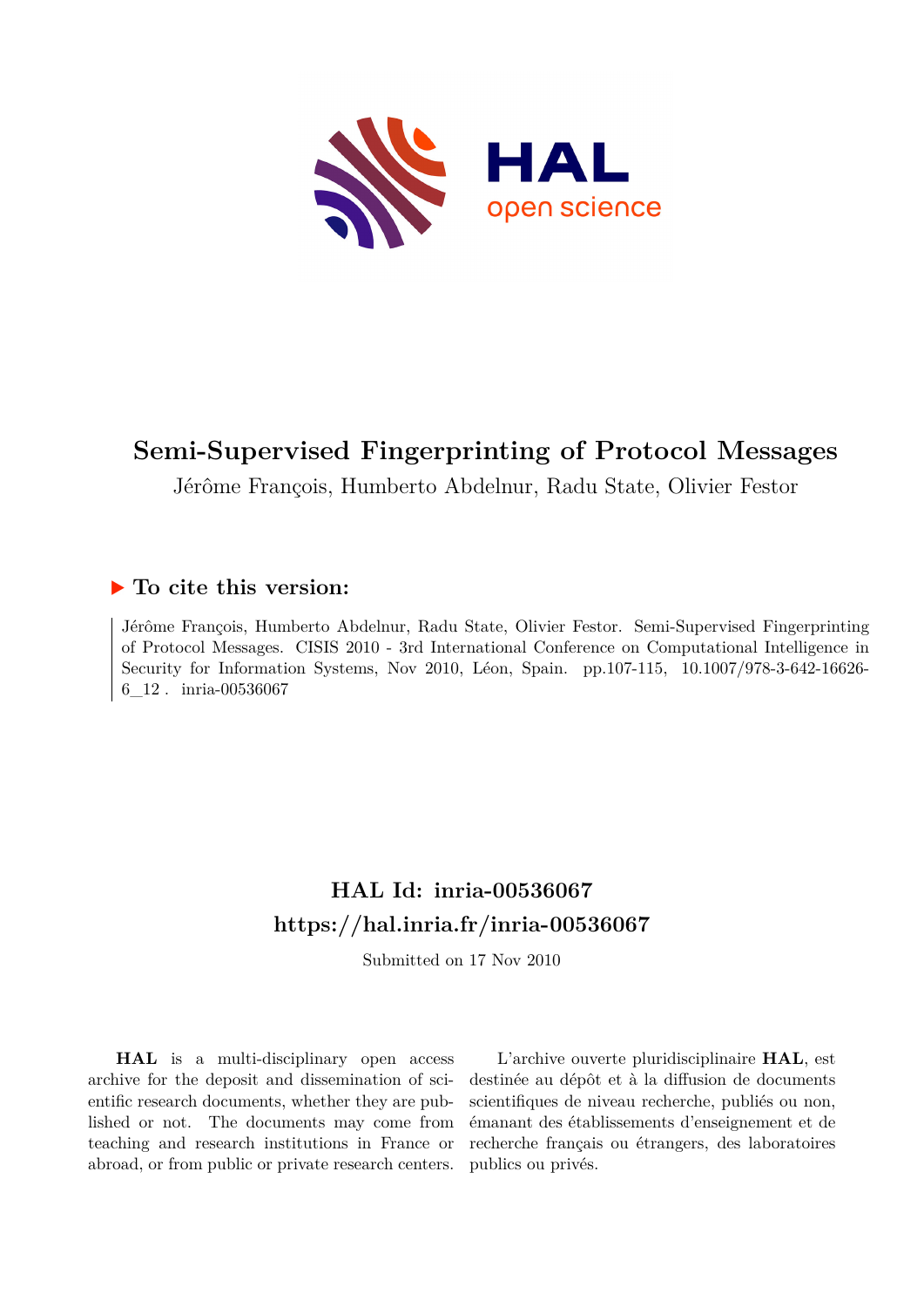# **Semi-Supervised Fingerprinting of Protocol Messages**

Jérôme François, Humberto Abdelnur, Radu State, Olivier Festor

**Abstract** This paper addresses the fingerprinting of network devices using semisupervised clustering. Semi-supervised clustering is a new technique that uses known and labeled data in order to assist a clustering process. We propose two different fingerprinting approaches. The first one is using behavioral features that are induced from a protocol state machine. The second one is relying on the underlying parse trees of messages. Both approaches are passive. We provide a performance analysis on the SIP protocol. Important application domains of our work consist in network intrusion detection and security assessment.

# **1 Introduction**

Assuming a protocol, fingerprinting a device aims to retrieve the names and versions of software or hardware equipment (also named the device type). From a security point of view, knowing the device type may help to design a powerful attack but the network administrator is also able to evaluate precisely the risks in order to apply necessary. Device fingerprinting may help to identify attack tools or to enforce the host identity verification. Whereas a device often announces its type thanks to a specific field in the messages (the user-agent field), it can be easily faked. Previous fingerprinting approaches show that remote identification is possible due to deviations in the implementation of a given protocol but most of them are limited to manually constructed signature. Therefore, our main motivation is to automatically observe protocol deviations in order to establish signatures without human and net-



Jérôme François (this work was finalized at the Interdisciplinary Centre for Security, Reliability and Trust - University of Luxembourg, e-mail: jerome.francois@uni.lu), Humberto Abdelnur, Olivier Festor

INRIA Nancy-Grand Est, France, e-mail: firstname.lastname@inria.fr

Radu State University of Luxembourg, e-mail: radu.state@uni.lu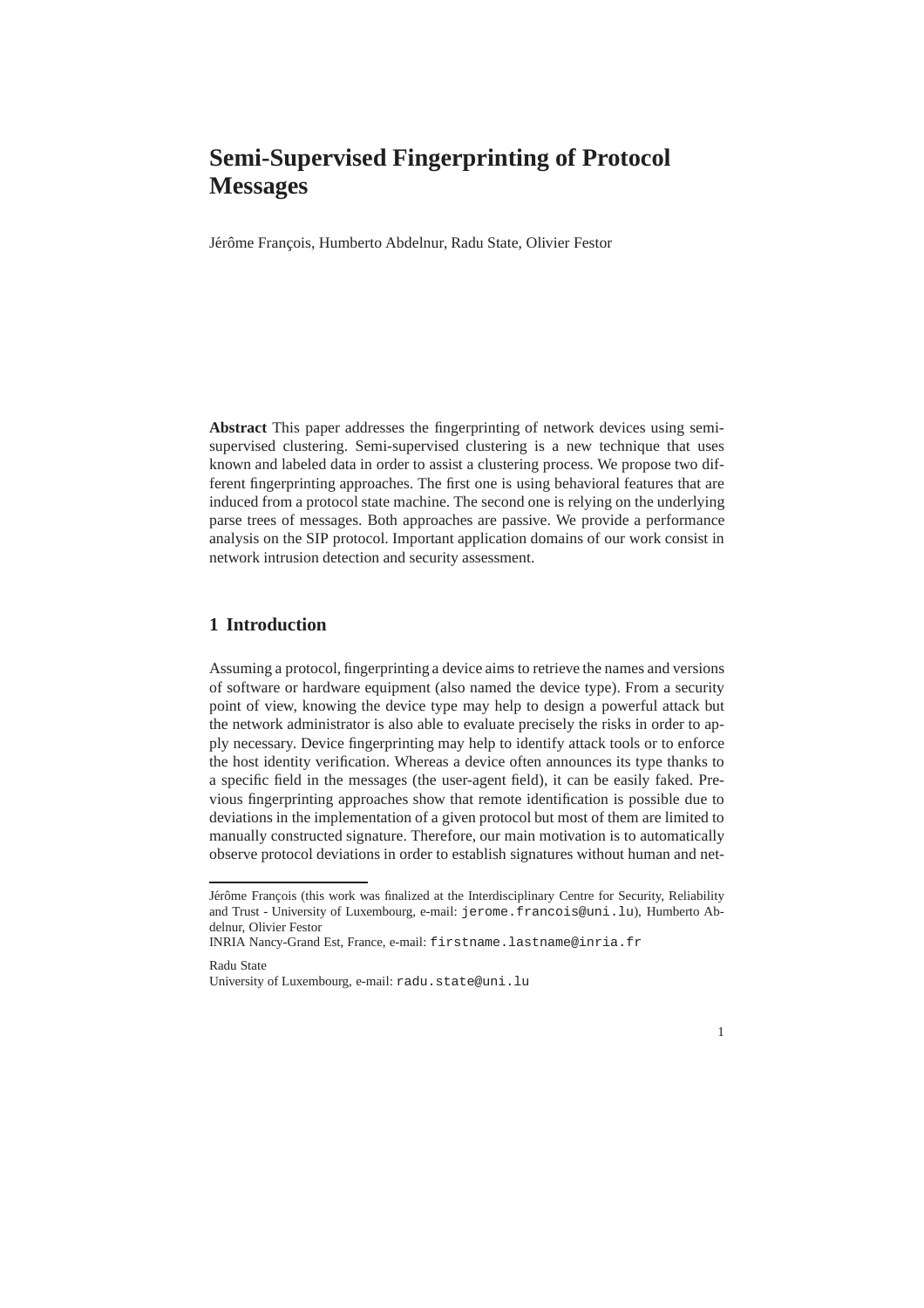work interactions (passive fingerprinting) for any protocol (generic approach). The only assumption is to capture and label few traffic from each device type to fingerprint. We propose first a fingerprinting scheme that can learn distinctive patterns in the state machine of a particular implementation. We consider also a second fingerprinting approach, where syntactic information from parse trees is leveraged to identify a given device or protocol stack. Thus, this paper highlights the benefit of using recent classification techniques for security purposes.

Our paper is structured as follows: section 2 describes the semi-supervised clustering approach. We continue in section 3 with the state machine fingerprinting. Section 4 addresses the syntactic one. Section 5 describes relevant prior work and section 6 concludes the paper and highlights future works.

## **2 Semi-Supervised Clustering**

## *2.1 Overview*

Semi-supervised learning approaches focus on data sets with only a small amount of labeled data and a lot of unlabeled data samples. Semi-supervised clustering was introduced in [19]. The main idea in semi-structured clustering also known as *label propagation* algorithm is to construct a fully connected graph with some nodes with labels (class name of the node). The edges between two nodes have weights associated depending on the distances between nodes. Iteratively, all the labels are propagated to unlabeled regions in the fully connected graph. Nodes that are not labeled, will iteratively estimate the probabilities *f* belonging to each class. At the end of the iterations, an unlabeled node will be allocated to the most probable class.

## *2.2 Formal Definition*

We have a set composed of labeled data  $(x_1, y_1),..., (x_l, y_l)$  and unlabeled data  $(x_{l+1}, y_{l+1}), \ldots, (x_{l+u}, y_{l+u})$  with  $l \ll u$ , where  $Y_L = \{y_1, \ldots, y_l\}$  are the class labels of the labeled data and  $Y_U = \{y_l + 1, \ldots, y_l + u\}$  unobserved yet. It is assumed that the number of classes *C* is known and that all classes are in the labeled data samples [19]. Let  $X = \{x_1, \ldots, x_{l+u}\}\)$  be the different data items  $x_i$ . We want to estimate the class labels of the unlabeled samples  $Y_U$  from the data items  $X$  and their class labels *Y*<sub>*L*</sub>. This is done using a distance function. If two cluster tuples  $(x_i, y_i)$  and  $(x_j, y_j)$ have to be compared ( $y_i$  respectively  $y_j$  represent the class labels), the distance  $d_{ij}$ measures the difference between the two data items  $x_i$  and  $x_j$ . The performance of the semi-clustering algorithm is dependent on this distance function which is defined in next sections. The labeled and unlabeled data samples are represented in a fully connected graph, where the edge between node *i*, *j* is weighted. The edge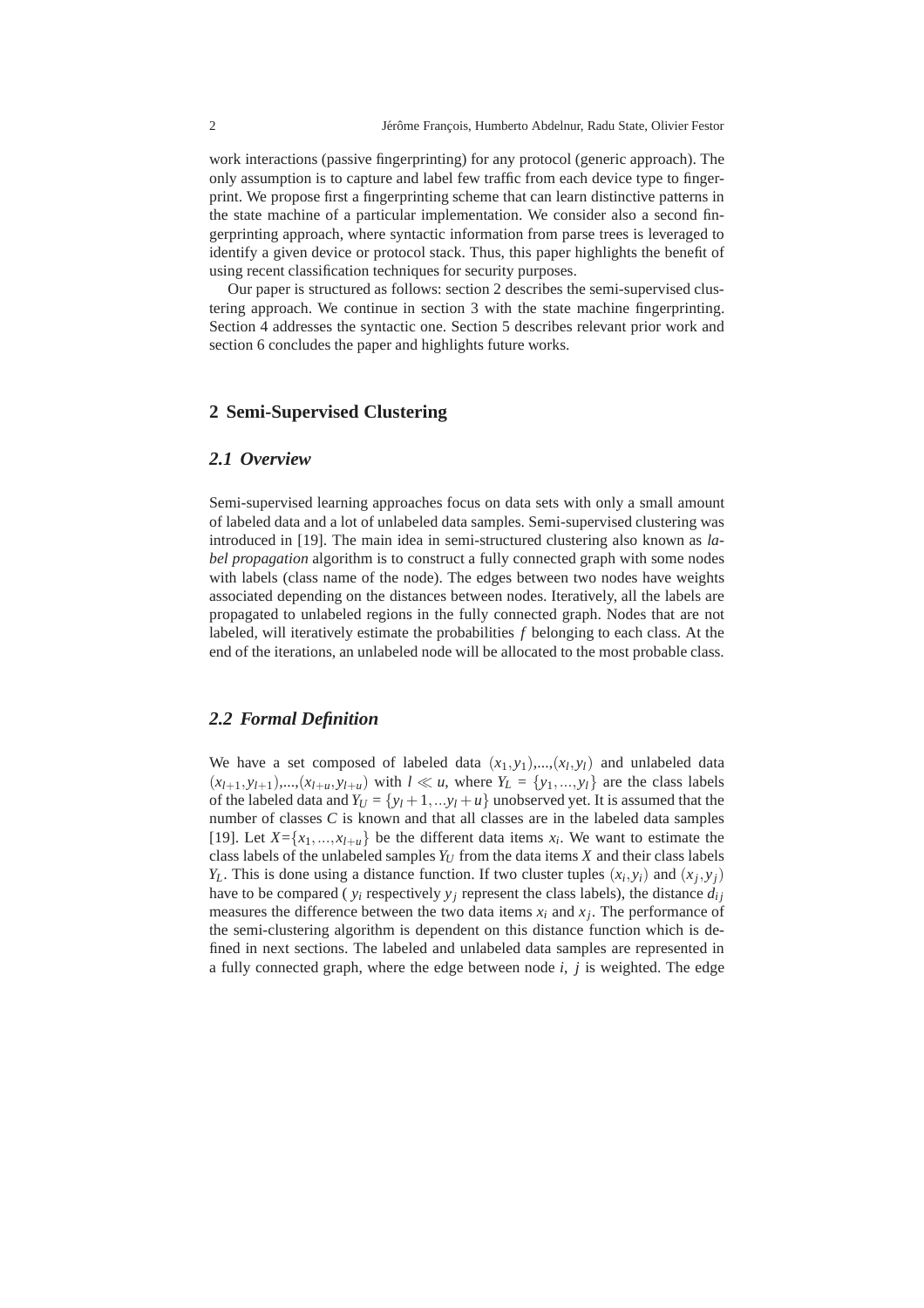Semi-Supervised Fingerprinting of Protocol Messages 3

weight  $w_{ij}$  is given by the following expression:

$$
w_{ij} = e^{-\frac{d_{ij}^2}{\sigma^2}}
$$
 (1)

As in [19] we define a  $(l+u) \times (l+u)$  transition matrix *T*, where  $T_{ij}$  gives the probability to jump from node *i* to *j*.

$$
T_{ij} = P(i \to j) = \frac{w_{ij}}{\sum_{k=1}^{l+u} w_{jk}}
$$
 (2)

We define a  $(l+u) \times C$  label matrix *Y*, where a row reflects the label probability distribution of a node. The element  $Y_i$ <sup>*ic*</sup> is the probability that element  $Y_i$  belongs to the class c. Initially this probabilities are initialized with  $1/C$  for the unlabeled items. The label propagation algorithm by [19] has three different steps:

- 1. Propagate  $Y^{t+1} \leftarrow T * Y^t$ : all nodes propagate their labels,  $Y^{t+1}$  denotes the matrix *Y* at the iteration  $t + 1$
- 2. Row normalization of  $Y^{t+1}$ : this maintains a probability distribution.
- 3. Clamping of labeled data:  $Y_i = 1$  if item  $Y_i$  had an initial label of c. This step assures that initial labels are maintained.

The previous steps are repeated from *step* 1 to 3, until *Y* converges which is always the case as proved in [19]. In a multi-class prediction problem with *C* classes, [5], a  $C \times C$  contingency or confusion matrix  $Z = z_{ij}$  is used.  $z_{ij}$  is the number of times a sample belonging to class *i*, is put in class *j*. The overall evaluation parameter is the quality *Qtotal* , which is the value of all correct predictions made:

$$
Q_{total} = \frac{\sum_{i} z_{ii}}{N} \text{ where } N = \sum_{ij} z_{ij}
$$

#### **3 Fingerprinting Protocol State Machines**

#### *3.1 Behavioral Tree*

Since the theoretical details of protocol state machine fingerprinting are given in [11], this section gives a general overview. Each device type is represented by multiple behavioral trees as for instance in figure 1(a). The nodes correspond to the emitted (prefixed by **!**) or received (prefixed by **?**) messages and are only symbolized by their types. Thus, each path of the tree is an observed sequence of messages (a session) for the current device with average delays put as edge labels.

For comparing such trees, a kernel function considers similar paths (*sim paths*) (same sequence of nodes from the root) and computes a time based difference:

$$
K(t_i, t_j) = \sum_{p \in \text{sim-paths edge} \in p} e^{-\alpha |delay(e dge, t_1) - delay(e dge, t_2)|}
$$
(3)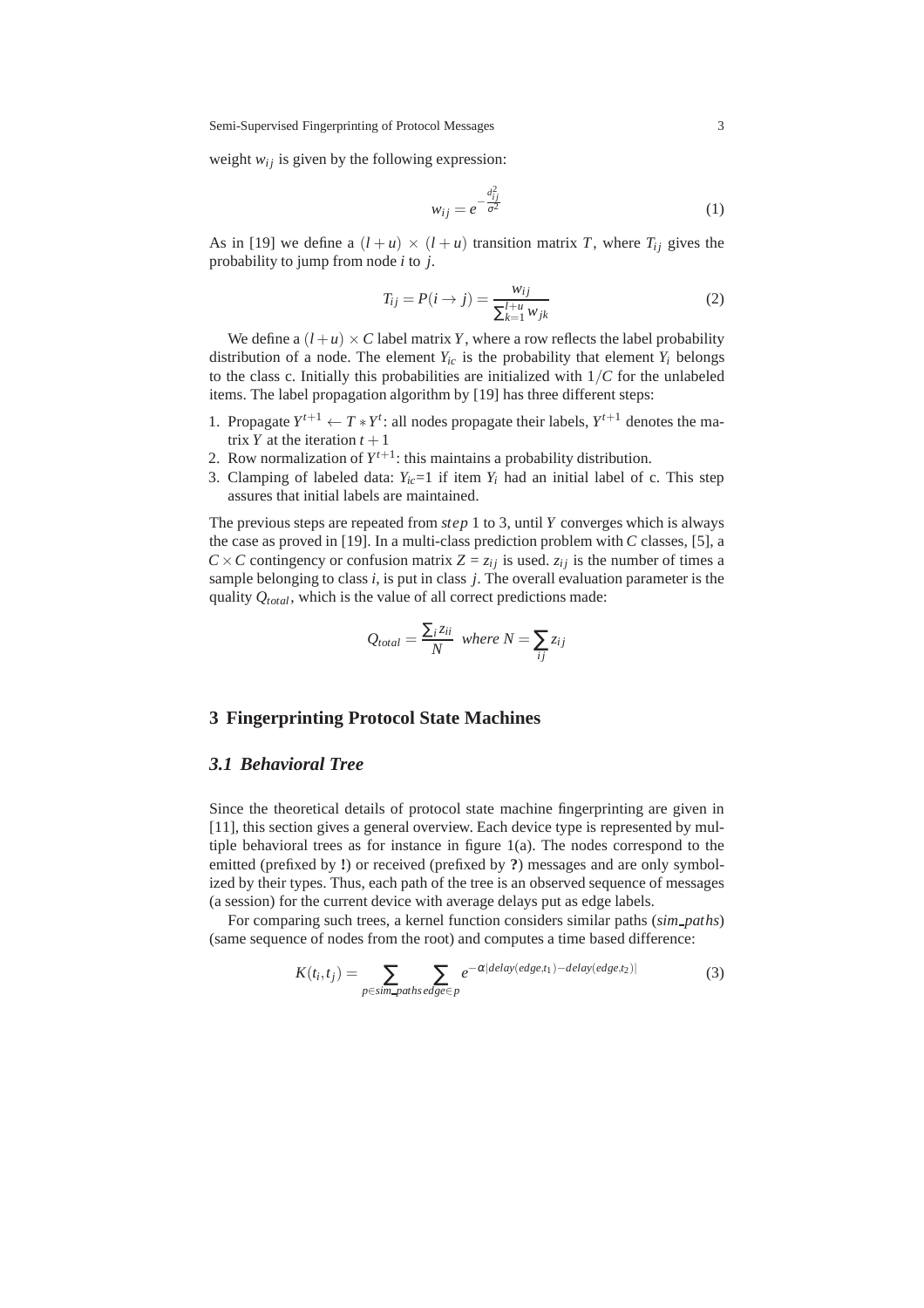

(a) Twinkle 1.10 (soft-phone) (b) Cisco 7940 (hardphone)

Fig. 1: Sessions tree examples. Two shared paths are grey colored

### *3.2 Performance Evaluation and Experimental Datasets*

For validating our approach, SIP [15] was chosen due to its popularity for VoIP applications and to many related security problems as for example [3].

The first dataset denoted as testbed dataset was generated using both softphones like Twinkle and hardphones from different brands (Cisco, Linksys, Snom or Thomson) connected on a local testbed. The operator dataset refers to network traces provided by a real VoIP operator. 160MB of data were randomly extracted for our evaluation. The main difference with testbed dataset is that devices are connected through Internet entailing greater noise and longer delays as highlighted in table 1. Major characteristics are summarized in Table 1. IN-VITE messages correspond to call initiations. Whereas the operator dataset contains more messages, few INVITE messages are present. It reflects a realistic operator traffic where users have to periodically send REGISTER messages for maintaining the matching between the global user identifiers (SIP AOR) and the IP addresses. This type of sessions contain few messages which implies a small number of messages per session. These facts contribute to test our systems with different configurations.

|                         |       |      |       | $\#$ devices $\#$ messages $\#$ INVITE $\#$ sessions $\{Avg \#$ msgs/session $\{Avg \text{ delay} (\text{sec})\}$ |      |
|-------------------------|-------|------|-------|-------------------------------------------------------------------------------------------------------------------|------|
| Testbed 26              | 18066 | 3183 | 12686 | 6.73                                                                                                              | 1.53 |
| Operator <sup>140</sup> | 96033 | 1861 | 30006 | 13.20                                                                                                             | 7.32 |

Table 1: Experimental datasets statistics

We use the testbed dataset for assessing the accuracy of our system with different  $\sigma$  parameter values in order to tune it before applying the fingerprinting technique on the operator dataset. All experiments are run multiple times and the accuracy is measured as the average of *Qtotal*. The corresponding standard deviation is displayed as an error bar on graphs.

Small values of  $\sigma$  will tend to bring together clusters that lie far apart. Large values will move apart clusters that lie close. We have extensively tested a range of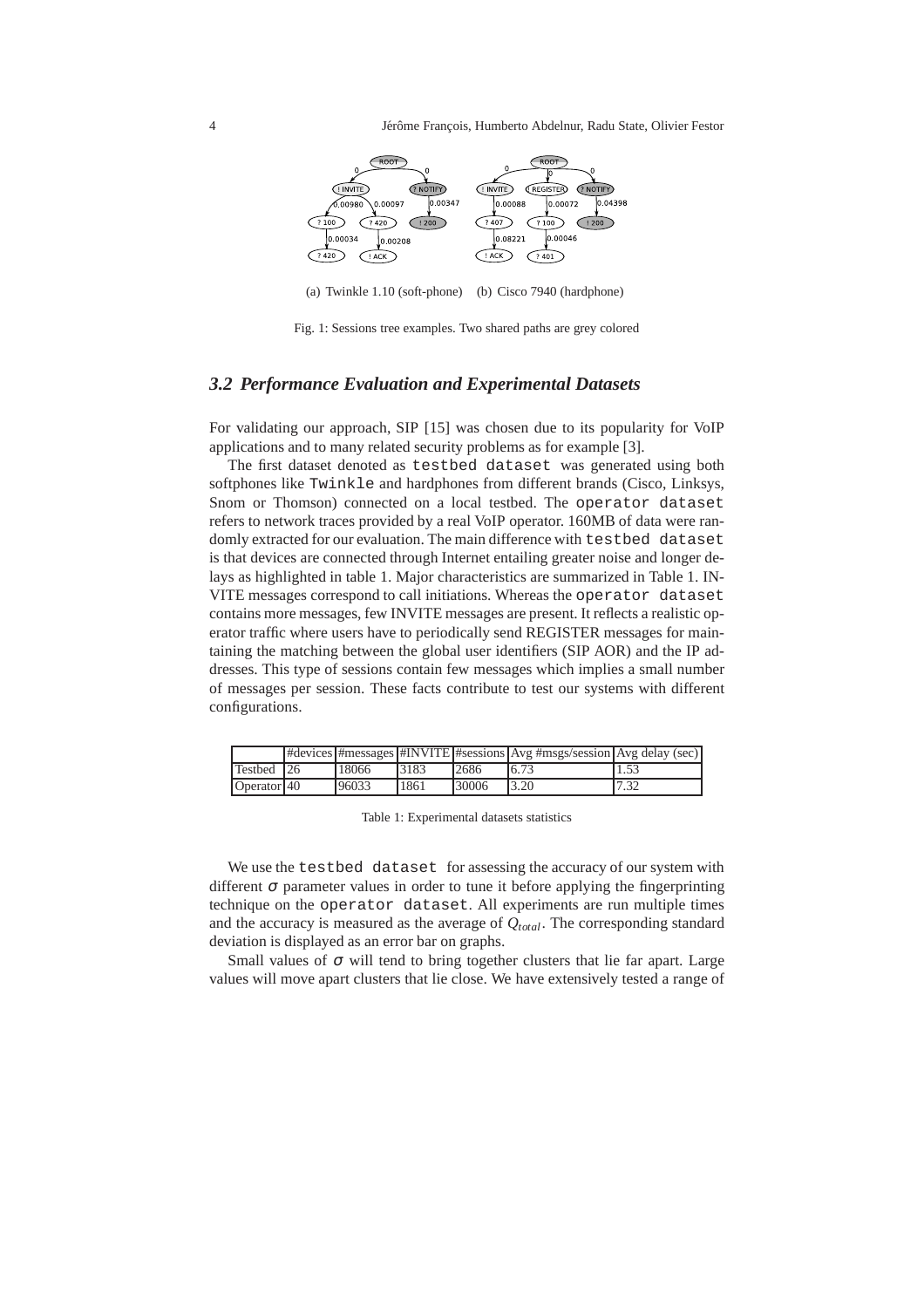

Fig. 2: State machine fingerprinting

potential values. While many choices of the  $\sigma$  parameter provide very good results (around 80%), one range shows very poor results as shown in figure  $2(a)$ . We have investigated this case and concluded that many clusters were colluded for this range.

Obviously, the overall quality measure is steadily increasing with respect to the proportion of the labeled data as shown in figure 2(b). For instance, when only 30% of the data is labeled, the overall quality is more than 70%. In order to obtain 90% , the system requires around 80% of labeled data. Considering the operator dataset, 82% of devices were identified thanks to 40% of labeled data.

# **4 Fingerprinting With Syntactic Information**

#### *4.1 Syntactic Trees*

The syntactic fingerprinting was introduced in [10]. The key idea is that device/stack specific features can be revealed due to the programming choices taken by the software developers. In fact, a protocol is generally defined by an Augmented Backus-Naur Form (ABNF) [7] grammar. Then, each message can be represented as successive derivations of rules. A toy example is illustrated in figures 3 and 4.

For applying the semi supervised algorithm, a distance metric is necessary for comparing two trees. Because computing usual distance is time consuming, new distances with polynomial complexity were introduced in [17]. For comparing two syntactic trees, the similarity between isomorphic subtrees is computed by calculating the similarity between each node thanks to table 2 and by assuming a zero similarity if the ancestor nodes are different [10]. Assuming *max sim*, the maximum similarity among all isomorphisms, and  $|T|$ , the number of nodes in the tree *T*, the distance between two trees,  $T_1$  and  $T_2$ , is:

$$
d(T_1, T_2) = max(|T_1|, |T_2|) - max\_sim
$$
 (4)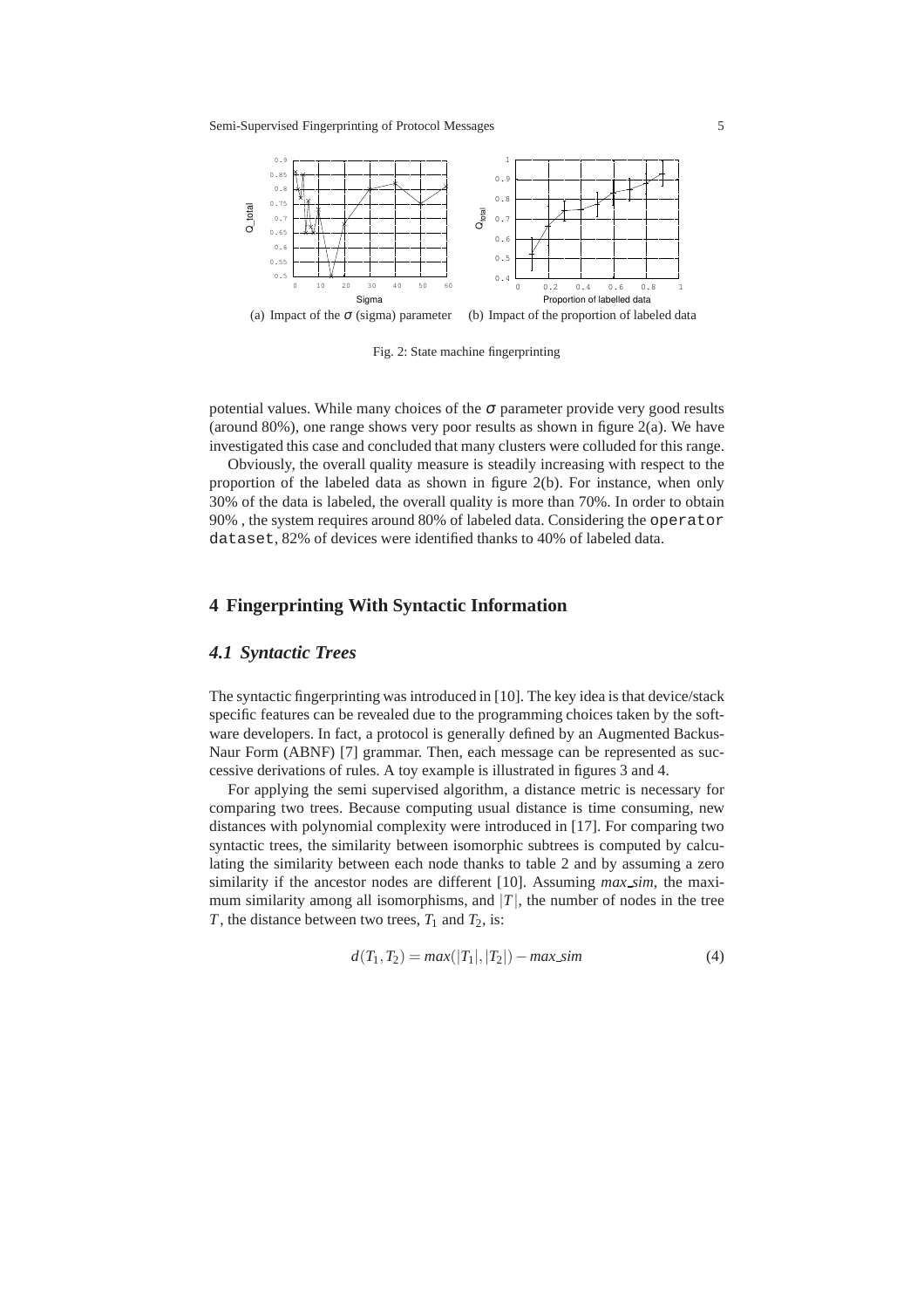6 Jérôme François, Humberto Abdelnur, Radu State, Olivier Festor



|                  | repetition sequence others |  |  |          | Device Name       |                               | height |  | #nodes |               |  |               |
|------------------|----------------------------|--|--|----------|-------------------|-------------------------------|--------|--|--------|---------------|--|---------------|
|                  | non-<br>terminal           |  |  |          |                   | #mesg Max Min Avg Max Min Avg |        |  |        |               |  |               |
|                  |                            |  |  |          | Asterisk v1.4.21  | 1081                          |        |  |        | 2517 883 1284 |  |               |
| non-<br>terminal |                            |  |  | $\Omega$ | Cisco-7940_v8.9   | 168                           | 25     |  | 24     | 2784 812 1352 |  |               |
|                  |                            |  |  |          | Thomson2030_v1.59 | 164                           |        |  | 24     | 2576 793 1391 |  |               |
| repetition       |                            |  |  |          | Twinkle v1.1      | 195                           |        |  |        |               |  | 2457 805 1299 |
| sequence         |                            |  |  |          | Linksys_v5.1.8    | 195                           |        |  |        |               |  | 2783 852 1248 |
| others           |                            |  |  |          | $S$ JPhone_v1.65  | 288                           | 30     |  | 24     | 2330 951      |  | 1133          |

Table 2: Syntactic node similarity

Table 3: Testbed dataset – Tree statistics

# *4.2 Evaluation*

Table 3 summarizes the characteristics of syntactic trees of the most represented device types in the testbed dataset. The trees are generally huge with a height around 30 and often contain more than 800 nodes due to the SIP grammar (more than 500 lines). Although, the behavioral fingerprinting results vary well due to  $\sigma$  as shown in figure 2(a), figure 5(a) highlights clearly a maximal value and so an easy distinguishable best configuration. Figure 5(b) illustrates the impact of the proportion of the labeled data. We observe that even a very small percentage of labeled data can be used to obtain good results. For instance, when the known labeled data is about ten percent of the whole data quantity, we can expect the quality value to be in the 81s percents. With 40%, the overall quality is 0.92. Assuming the operator dataset, this value reaches 68%. This limited result is due to the creation of groups including several devices which are not distinguishable. In fact, some devices use probably the same or close protocol stacks (same series, same brands) which does not entail enough differences in syntactic structure.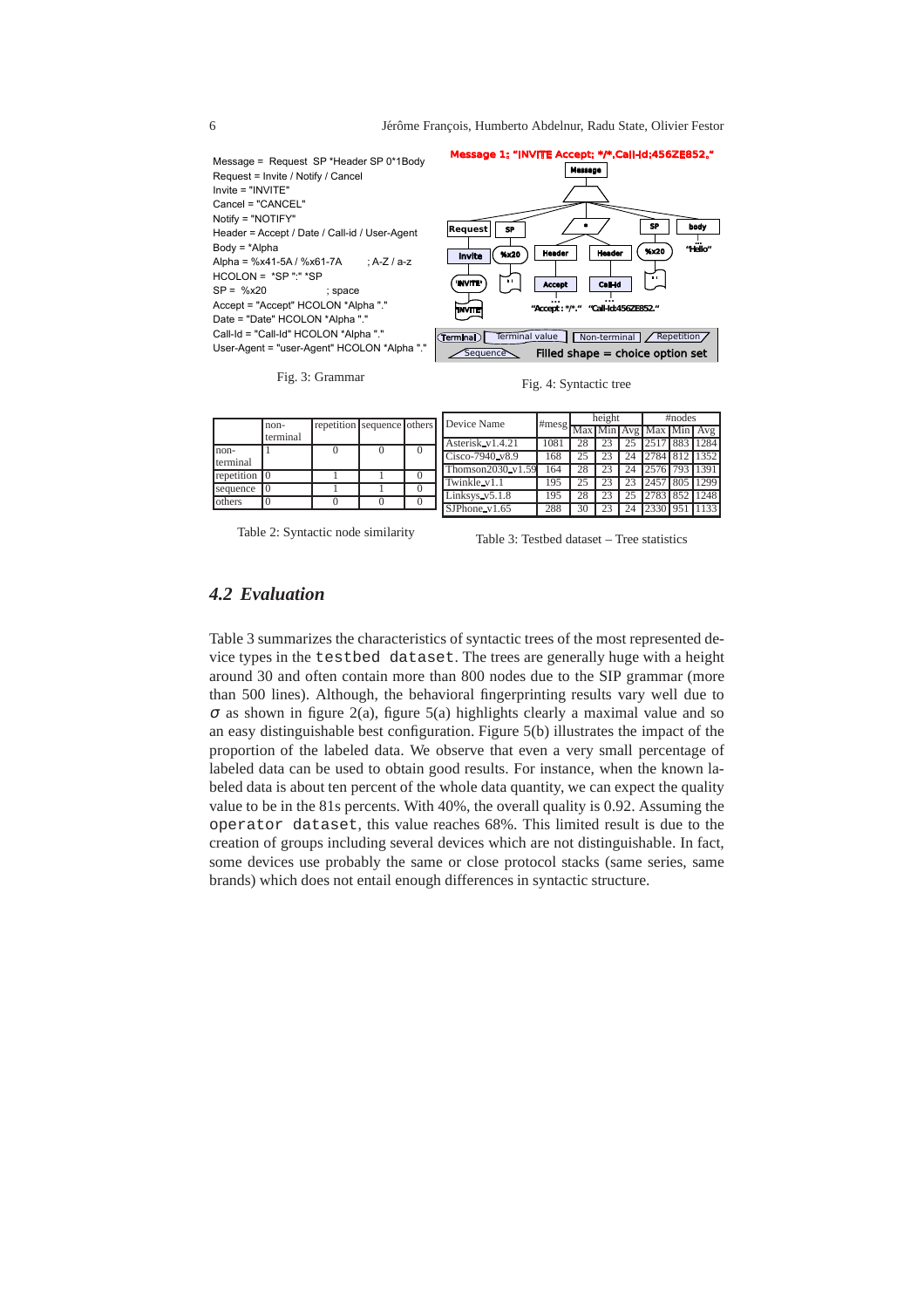

Fig. 5: Syntactic fingerprinting

# **5 Related Work**

Network and service fingerprinting is a common task in security and network assessment. The key assumption is that subtle differences due to development divergences can be traced [9]. Passive fingerprinting monitors traffic without any interaction as for example [2] which uses a set of signatures to identify the operating systems. In contrast, active fingerprinting generates specific requests directed to a device and monitors the responses as for instance [14] (operating system and service versioning). A related work is [6], which describes a mechanism to automatically explore and select the right requests to send. The authors in [13] give an overview of techniques used for determining the different classes of traffic (Web, P2P, Chat..) whereas [12] focus on the identification on the flow types. Our work is different and complementary since its goal is to determine precisely the implementation. This kind of methods was explored in [1] for determining the web server version by observing the value or the order of some headers. Determining the version of a SIP equipment could be based on the bad randomness value of the Call-id field [16]. As argued in the introduction, changing these fields is very easy in order to counter fingerprinting. SIP fingerprinting is also addressed in [18] with other fields protocol and an active probing technique. Furthermore, such techniques are only able to identify devices for which signatures were manually constructed and keeping a signature database up-to-date is difficult to the huge variety and upgrade of devices. A related work is presented in [4] which needs a grid of 10 computers during several days for an equivalent dataset as the testbed dataset. We have used the constructs introduced in our previous works[10, 11] and argued to use a semi supervised learning which uses a small quantity of labeled data. Hence, the accuracy results are similar once the percentage of messages used for training is sufficient but semi supervised fingerprinting is clearly better for small volume of training messages (10%). Especially, it provides better results (around 8%) whit the operator dataset. Hence, semi-supervised fingerprinting is robust even the variety of devices is very high. Whereas our previous based on Support Vector Machines [8] require various parameters to define,  $\sigma$  is the only one to tune for the semi supervised learning.